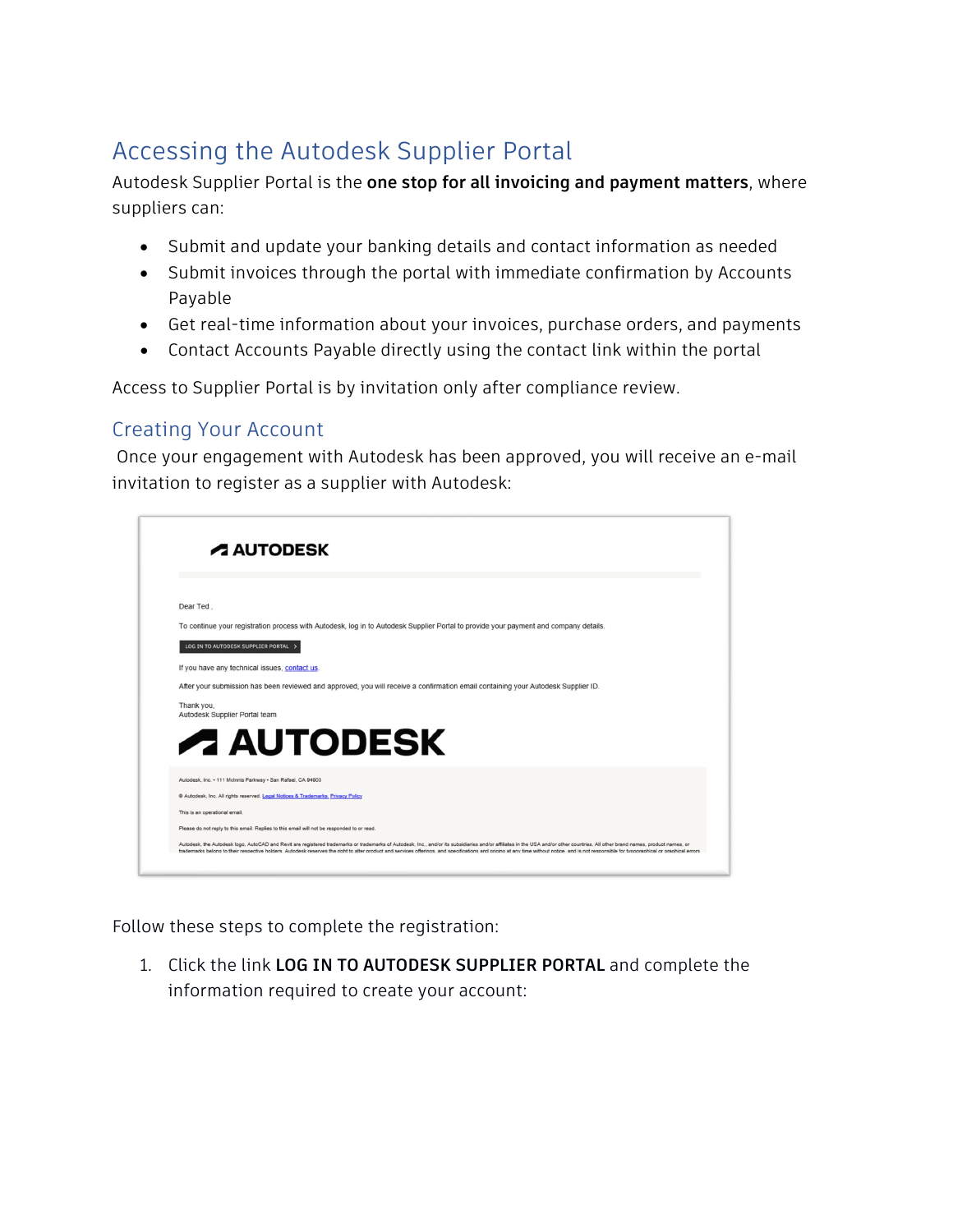| Create account |                                                      |
|----------------|------------------------------------------------------|
| First name     | Last name                                            |
|                |                                                      |
| Email          |                                                      |
|                |                                                      |
|                |                                                      |
| Confirm email  |                                                      |
|                |                                                      |
| Password       |                                                      |
| Statement.     | I agree to the Autodesk Terms of Use and the Privacy |
|                | <b>CREATE ACCOUNT</b>                                |
|                | ALREADY HAVE AN ACCOUNT? SIGN IN                     |

2. Once your account has been created, click **Sign-In** to access the portal and complete the **General Data Form:** 

| <b>A AUTODESK</b><br><b>Supplier Portal</b>                                                                                  |
|------------------------------------------------------------------------------------------------------------------------------|
| Sign in<br>New Channel Partner ? Start here                                                                                  |
| For technical difficulties or questions related to the completion and/or<br>submission of the new supplier forms, contact us |

3. Once your account has been created, click **Sign-In** to access the portal and complete the **General Data Form.** This form will be used to capture your company's basic information and primary contact information

**NOTE: Ensure that you are entering your company's full legal name in this section. You will not be able to edit your company name once this form is submitted. If you require your company name to be changed after submission, you will need to contact the Autodesk Supplier Certification Team for assistance.**